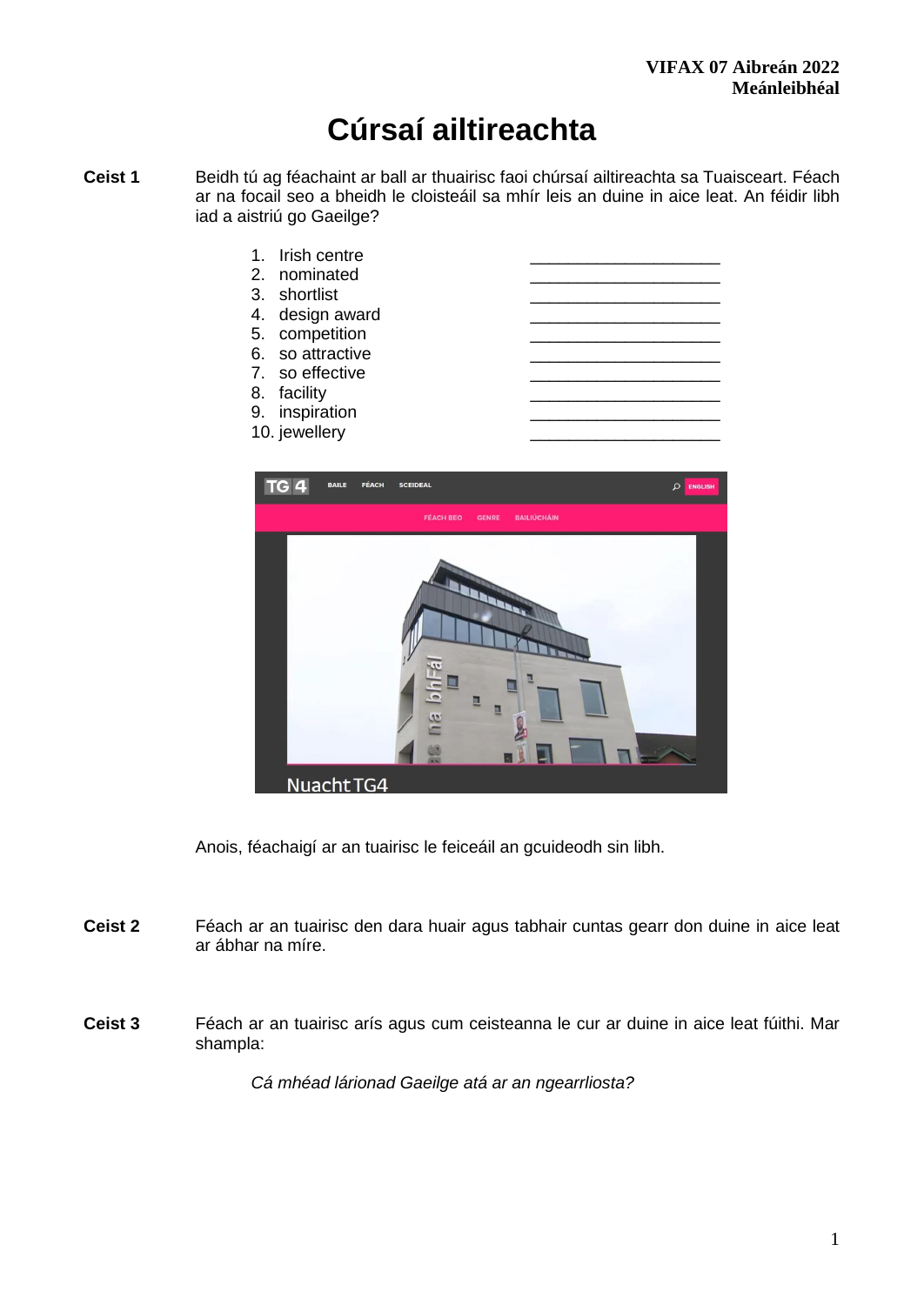#### **Ceist 4** Canúint Uladh

Tá canúint Uladh ag na cainteoirí ar fad seachas Eimear Ní Chonaola sa mhír agus baineann siad úsáid as Córas an tSéimhithe sa tuiseal tabharthach. Tá canúint Chonnacht ag Eimear Ní Chonaola agus baineann sí féin, agus daoine a bhfuil canúint na Mumhan acu, úsáid as an gCóras Lárnach.

Féach ar na samplaí sa tábla ar dtús agus ansin athscríobh an dá abairt atá thíos faoi sa Chóras Lárnach.

| Córas an tSéimhithe | An Córas Lárnach |
|---------------------|------------------|
|                     |                  |
| ar an bhád          | ar an mbád       |
|                     |                  |
| ar an ionad         | ar an ionad      |
|                     |                  |
| ar an tsráid        | ar an tsráid     |
|                     |                  |
| ar an tsuíochán     | ar an suíochán   |
|                     |                  |
| ar an tábla         | ar an tábla      |
|                     |                  |

'… go mbeadh sé mar áis ag an phobal anseo chomh maith.'

'Leathmhíle soir an bóthar tá ionad úr Gaeilge eile, Áras na bhFál, ar an ghearrliosta céanna.'

**Ceist 5** '… soir…' agus '…ag teacht amach…'

Líon na bearnaí sa bhosca. Tá an chéad cheann déanta duit.

| an t-iarthar  | ag dul siar | thiar | ag teacht aniar |
|---------------|-------------|-------|-----------------|
| an t-oirthear |             |       |                 |
| an tuaisceart |             |       |                 |
| an deisceart  |             |       |                 |

Agus:

| ag dul síos    | thios | ag teacht aníos |
|----------------|-------|-----------------|
| an dul suas    |       |                 |
| an dul amach   |       |                 |
| an dul isteach |       |                 |

**Ceist 6** Pléigh na ceisteanna leis na daoine eile i do ghrúpa:

- 1. Cé acu foirgneamh is fearr leat, Áras Uí Chonghaile nó Áras na bhFál? Cén fáth?
- 2. Cad é an foirgneamh nó an teach is fearr leat ar domhan? Cén fáth? Déan cur síos air do na daoine eile sa ghrúpa.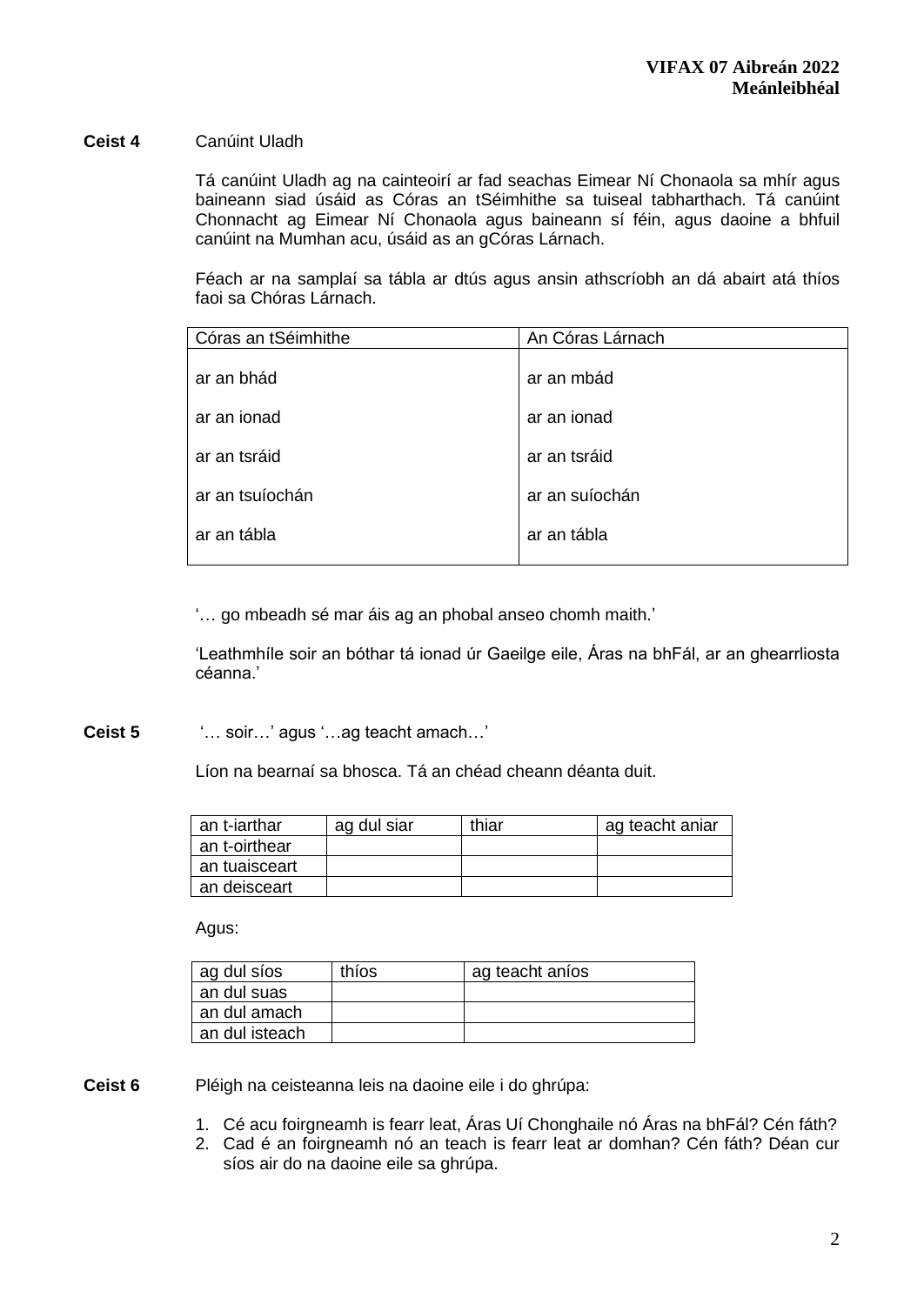### **Treoracha agus Freagraí Ceist 1**

- 1. Irish centre *lárionad Gaeilge*
- 
- 3. shortlist *gearrliosta*
- 
- 
- 
- 
- 8. facility *áis*
- 9. inspiration *inspioráid*
- 10. jewellery *seodra*
- 2. nominated *ainmnithe* 4. design award *gradam deartha* 5. competition *iomaíocht*  6. so attractive *chomh tarraingteach*  7. so effective *chomh héifeachtach*

# **Ceist 2**

Tabhair deis do gach beirt an tuairisc a phlé le chéile.

# **Ceist 3**

Ceisteanna samplacha:

Cé atá ag eagrú an chomórtais? Cad is ainm do chumann ailtirí Uladh? Cad atá le fáil in Áras Uí Chonghaile? Cad a cheap Séanna Breathnach faoin ainmniúchán? Cá bhfuil Áras na bhFál? Cad iad na heagraíochtaí Gaeilge atá ag cur fúthu in Áras na bhFál? Conas a fuair ailtire an fhoirgnimh, Áras na bhFál, inspioráid ón amhrán *The Black Velvet Band*? Cathain a fhógrófar na torthaí?

## **Ceist 4**

'… go mbeadh sé mar áis ag an **b**pobal anseo chomh maith.'

'Leathmhíle soir an bóthar tá ionad úr Gaeilge eile, Áras na bhFál, ar an **n**gearrliosta céanna.'

# **Ceist 5**

| an t-iarthar   | ag dul siar      | thiar               | ag teacht aniar   |
|----------------|------------------|---------------------|-------------------|
| an t-oirthear  | ag dul soir      | thoir               | ag teacht anoir   |
| an tuaisceart  | ag dul ó thuaidh | ó thuaidh / thuaidh | ag teacht aduaidh |
| an deisceart   | ag dul ó dheas   | ó dheas / theas     | ag teacht aneas   |
| ag dul síos    | thios            | ag teacht aníos     |                   |
| an dul suas    | thuas            | ag teacht anuas     |                   |
| an dul amach   | amuigh           | ag teacht amach     |                   |
| an dul isteach | istigh           | ag teacht isteach   |                   |

## **Ceist 6**

Is féidir gach grúpa a chur ag déanamh an phlé seo agus ansin cuid de na ceisteanna a phlé leis an rang iomlán.